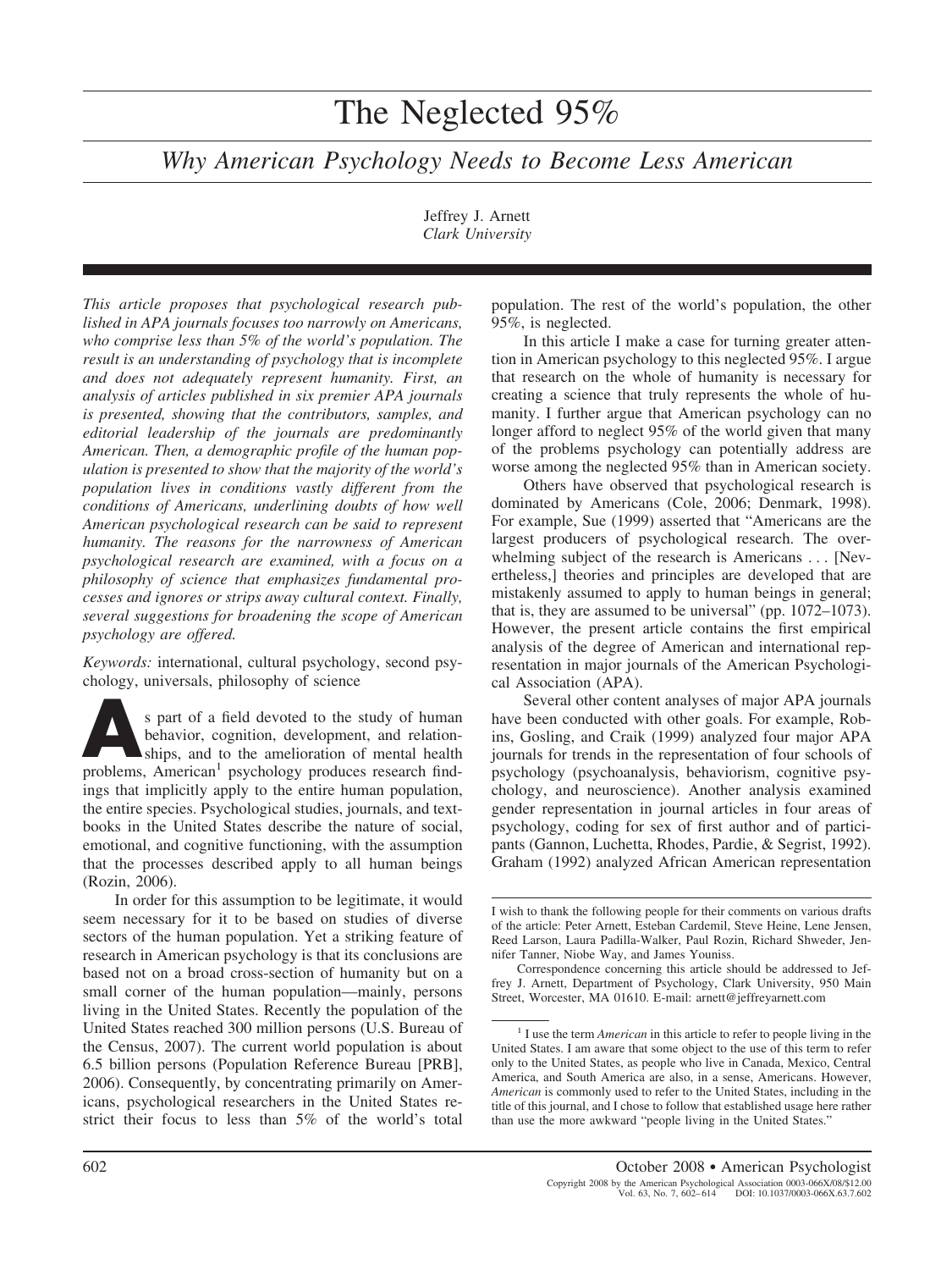

#### **Jeffrey J. Arnett**

in six APA journals over a 20-year period, and McLoyd and Randolph (1985) conducted a similar analysis focusing on African American children. However, the present article is the first to analyze major APA journals for international representation.

Two previous studies have analyzed international representation in PsycLIT abstracts. Bauserman (1997) examined the national affiliations of first authors in all PsycLIT abstracts for 1975, 1980, 1985, 1990, and 1994. In all years, United States–affiliated authors were the majority, but the percentage of American first authors declined from 70% in 1975 to 54% in 1994. Using a similar approach, Adair, Coelho, and Luna (2002) assessed the national affiliations of first authors in PsycLIT abstracts for the years 1990, 1994, and 1998 combined. Their results were very similar to Bauserman's (1997) most recent year, with 55% of first authors having an American affiliation.

The focus of the present article is on the degree of international breadth in major APA journals. I recognize that a great deal of psychological research is occurring in other countries, as the analyses by Bauserman (1997) and Adair et al. (2002) attest. However, my thesis is that the mainstream of American psychology has so far been largely oblivious to international contributions and remains an insular enterprise, with unfortunate consequences for the science of psychology. To support this thesis I examine not only first authors but other authors, samples, and editorial boards in a range of major APA journals.

I begin by presenting an analysis of six top APA journals to demonstrate the narrow focus of research psychology in the United States. Then I present an overall demographic profile of the world's current population and projections for the world's population by the end of the 21st century. This profile shows how different the majority of the world's population is from the Americans who are the main focus of American psychological research and highlights what needs to be learned about the psychological functioning of the majority. Next, I present some reasons for American psychology's narrow focus. Finally, I propose some suggestions for drawing greater research attention to the neglected 95%.

### **How Well Do Major APA Journals Represent the Human Population?**

In order to investigate the thesis of this article empirically, I analyzed six premier APA journals: *Developmental Psychology* (*DP*), *Journal of Personality and Social Psychology* (*JPSP*), *Journal of Abnormal Psychology* (*JAP*), *Journal of Family Psychology* (*JFP*), *Health Psychology* (*HP*), and *Journal of Educational Psychology* (*JEP*). These journals were chosen to represent diverse areas of psychology. Each journal is considered to be the flagship APA journal in its area. In taking this approach of using premier APA journals to represent various areas of psychology, I followed the approach established in several previous journal analyses on other topics, including African American representation (Graham, 1992), gender bias (Gannon et al., 1992), and representation of psychological "schools" (Robins et al., 1999). Most of the journals included in the present analysis were used in these previous analyses as well. The previous analyses included four to eight journals, and the present analysis includes six.

The focus of this article is on the current status of American psychology, so the main focus of the journal analysis was on the most recent five-year period, 2003– 2007. However, in order to discern if there has been any trend in recent decades, I also analyzed the journals for the years 5, 10, and 15 years prior to the 2003–2007 period: 1998, 1993, and 1988. Overall, the journal analysis covered a total of 4,037 articles over a 20-year period.

Each article was coded for national institutional affiliation of authors and national locations of samples. Also, for each journal, the national institutional affiliations of editors and editorial board members were recorded. For the most part, codes were grouped by region: Europe, Asia, Latin America, Africa, and the Middle East. The United States was a separate category, because the focus of the analysis was on the extent to which the major APA journals are predominantly American. There was also a category called "English-speaking countries" for a group of countries with strong cultural and historical ties to the United States: the United Kingdom, Canada, Australia, and New Zealand. Israel was coded as a separate category because it does not fit well into any of the other categories.

In the coding of the samples, articles that included samples from more than one country were coded as one for each country. If an article included multiple studies from one country, they were coded once for sample rather than separately for each study.

All empirical articles were included, but not commentaries, rejoinders, or introductions to special issues or special sections. For review articles, national institutional af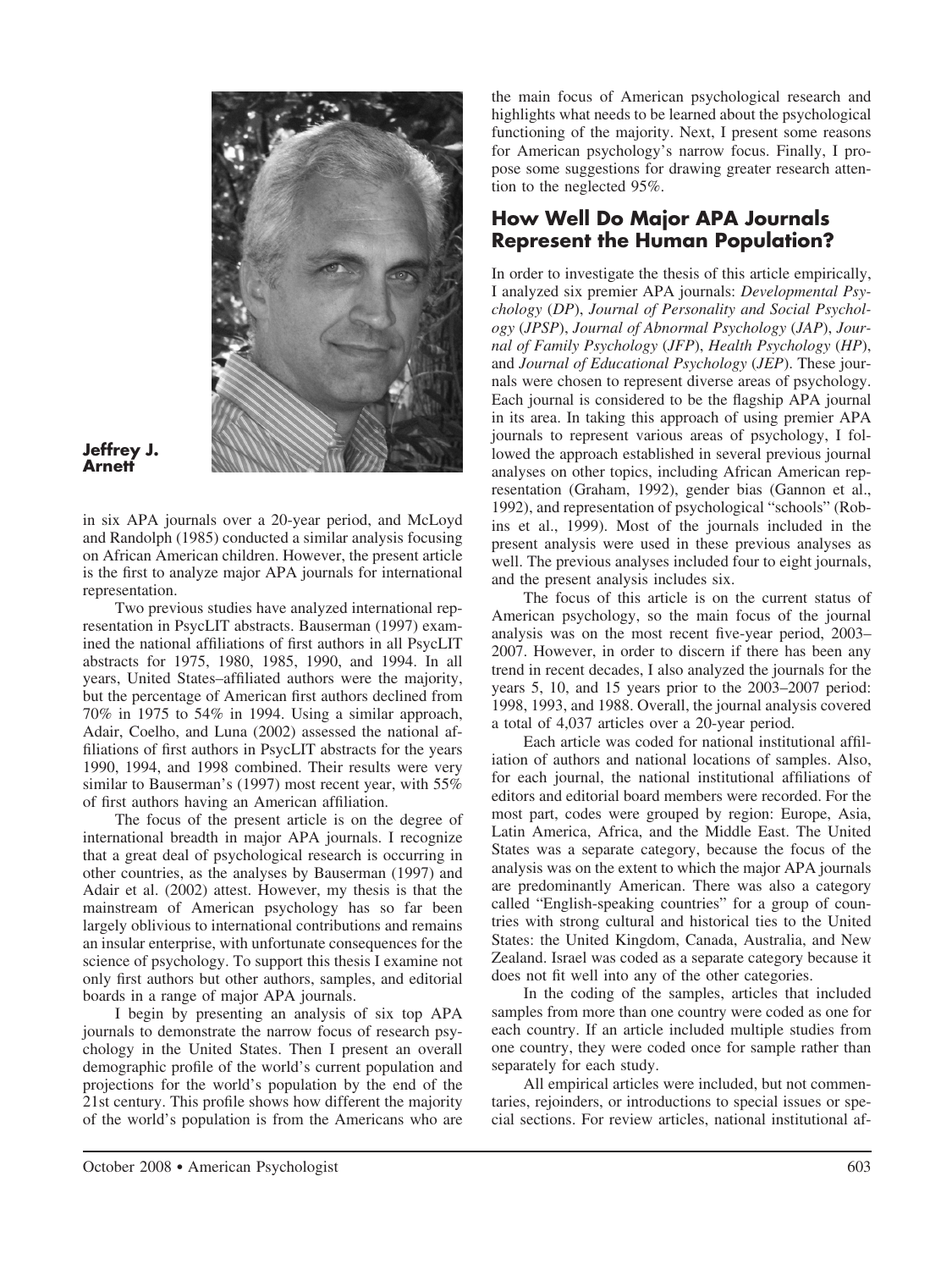filiations of authors were recorded but not nationalities of samples.

National institutional affiliations were recorded for the editors of the six journals and for editorial board members (sometimes called "consulting editors"). These affiliations were available on the home page of each journal's Web site.

### *Results of the Journal Analysis*

The results of the analysis for 2003–2007 are shown in Table 1. The table is divided into 3 sections: first authors, other authors, and samples. For each section of the table, the total is shown in the first column, followed by the U.S. results. The next column shows the results for four Englishspeaking countries: the United Kingdom, Canada, Australia, and New Zealand. These are followed by the results for Europe, Asia, Latin America, Africa, the Middle East, and Israel.

The results indicate that the United States dominates the current content of many APA journals. Among first authors, overall, 73% were based at American universities; the percentage of first authors who were affiliated with American universities ranged across journals from 65% (*JPSP*) to 85% (*JFP*). An additional 14% of first authors were from the four English-speaking countries (not including the United States), and 11% were from Europe. The world outside of the United States, the English-speaking countries, and Europe was represented by only 2% of first authors. Only 1% of first authors were from Asia, 1% were from Israel, and there were virtually none from Latin America, Africa, or the Middle East. The pattern for other authors (second authors and beyond) was similar. Seventyfour percent of other authors were American-based, 13% were from the English-speaking countries, and 11% were from Europe. Only 1% of other authors were from Asia, 1% were from Israel, and virtually none were from Latin America, Africa, or the Middle East.

The analysis of the samples also showed a pattern of American dominance. Sixty-eight percent of the samples were in the United States, 14% were in the English-speaking countries, and 13% were in Europe. Three percent were in Asia, 1% were in Latin America, and less than 1% were in Africa or the Middle East. One percent were Israeli.

When the years 1988, 1993, and 1998 were included along with 2003 and 2007 to investigate the possibility of a trend, little change was found over the past 20 years.<sup>2</sup> Figure 1 shows the pattern for first authors for each of the six journals over this time period and for all six journals combined. Chi-square tests showed no significant differences in the proportion of American first authors in the various years for *JAP, JFP, HP,* or *JEP*. There was a modest downward pattern in the proportion of American first authors for *DP*,  $\chi^2(4, 499) = 10.23$ ;  $p < .05$ ; *JPSP*,  $\chi^2(4, 908) = 25.54$ ;  $p < .001$ ; and all six journals combined,  $\chi^2(4, 2.545) = 24.38$ ;  $p < .001$ . The pattern was nearly identical for other authors and for samples (not shown; data are available from the author upon request).

The focus of the journal analysis was on national affiliation of authors and samples, but the American samples for the most recent year (2007) were also analyzed for their ethnic composition, because given the ethnic diversity of the United States it may be possible to study people of a wide variety of cultural backgrounds without leaving the country. However, the samples in the United States were found to be predominantly European American (see Table 2). All but 23% of the American samples were majority European American. Typically, results were not analyzed by ethnic group. In the majority (60%) of American samples in *JPSP* in 2007, the ethnicity of the sample was not even reported (cf. Rozin, 2001). In the other five journals, the percentage of articles for which ethnicity was unreported ranged from 7% to 24%.

In the course of the journal analysis, I observed that for *JPSP,* the samples were typically not just Americans but American undergraduate psychology students at research universities, narrowing further the range of humanity being studied. I calculated this systematically for the most recent year, 2007, and found that in 67% of American studies published in *JPSP,* the samples consisted of undergraduate psychology students. The percentage of psychology student samples in non-American studies was even higher, 80%. Consequently, although *JPSP* had the highest percentage of non-American samples of any of the six journals in the analysis, this figure is misleading, because when *JPSP* studies took place in a country other than the United States, the samples typically included only a very narrow, unrepresentative portion of the country's people.

In addition to the examination of journal authors and samples, I examined the institutional affiliations of current (2007) editors and editorial boards. All nine editors of the six journals were based at American universities (*JPSP* has three editors; the other journals have one each). As shown in Table 3, 82% of associate editors were American-based, and nearly all the others were from other English-speaking countries (7%) or Europe (7%). Similarly, among editorial board members/consulting editors, 82% were Americanbased, and nearly all the others were in English-speaking countries  $(11\%)$  or Europe  $(6\%)$ .

At this point some may object, are these not journals of the *American* Psychological Association? Yes, but there is no mention in any of their journal guidelines that the content of the journal is intended to be primarily or solely American. If this is indeed the case, then perhaps some name changes are in order: *Developmental Psychology of Americans; Journal of Abnormal American Psychology; Journal of the Personality and Social Psychology of American Undergraduate Introductory Psychology Students;* and so on. However, it seems doubtful that many American psychologists would be truly satisfied with such a permanently limited science. If the goal of APA journals is to promote psychology as a human science and not just a science of Americans, their content and their editorial leadership should reflect this.

 $2$ <sup>2</sup> The years 2003 and 2007 were used (along with 1998, 1993, and 1988) rather than the data from the entire 2003–2007 period in order to make the data points comparable for the chi-square analyses.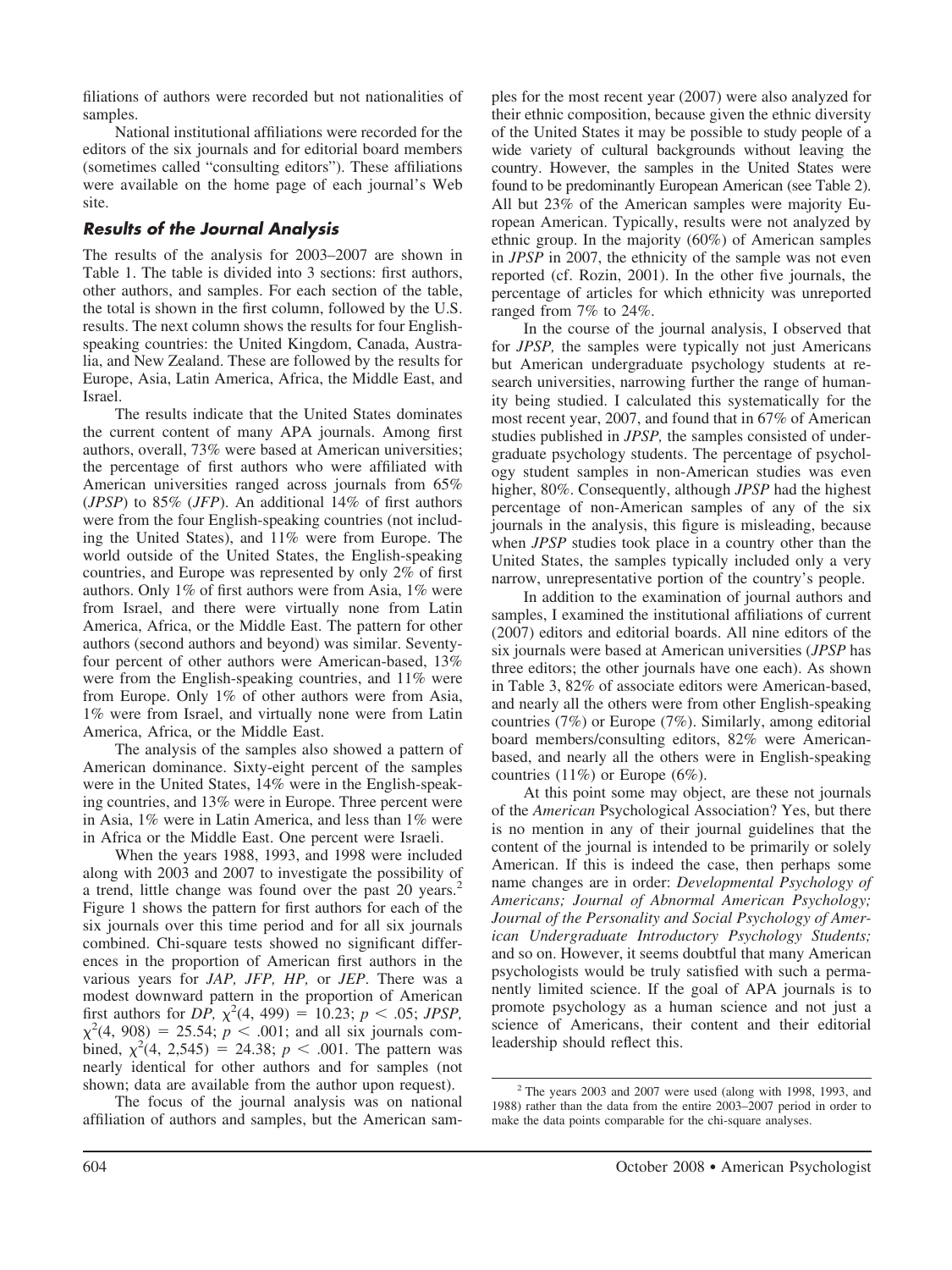| National Affiliation of Journal Content, 2003–2007<br>–<br>Diona                                                                                                              |                |                                                   |                                       |                                            |                                                                           |                            |                    |             |                                     |
|-------------------------------------------------------------------------------------------------------------------------------------------------------------------------------|----------------|---------------------------------------------------|---------------------------------------|--------------------------------------------|---------------------------------------------------------------------------|----------------------------|--------------------|-------------|-------------------------------------|
| Journal                                                                                                                                                                       | Total          | United States                                     | English-speaking countries            | Europe                                     | Asia                                                                      | Latin America              | Africa             | Middle East | Israel                              |
|                                                                                                                                                                               |                |                                                   | First authors                         |                                            |                                                                           |                            |                    |             |                                     |
| Journal of Personality and Social<br>Developmental Psychology                                                                                                                 | 461            | (72%)<br>331                                      | (17%)<br>$\overline{78}$              | 41 (9%)                                    | $(1\%)$<br>က                                                              | O                          | 0                  | O           | 8(2%)                               |
| Psychology                                                                                                                                                                    |                |                                                   | 29                                    | (18%)                                      |                                                                           |                            |                    |             | (2%)<br>$\overline{\phantom{0}}$    |
| Journal of Abnormal Psychology                                                                                                                                                |                |                                                   | $\frac{13\%}{12\%}$                   | $\frac{1}{880}$<br>3283<br>231             | 222<br>222<br>222                                                         |                            |                    |             |                                     |
| Journal of Family Psychology.                                                                                                                                                 |                |                                                   |                                       |                                            |                                                                           |                            |                    |             |                                     |
| Health Psychology<br>Journal of Educational Psychology                                                                                                                        |                | 929229<br>28289<br>28292<br>457<br>2765<br>422597 | $16\%$                                | $\overline{65}$                            |                                                                           | 0000-                      |                    |             |                                     |
| <b>Iotal</b>                                                                                                                                                                  |                | $[73\%]$<br>.844                                  | (15%)<br>14%<br>346<br>$\overline{4}$ | $\frac{28}{180}$<br>$\overline{37}$<br>274 | (4%<br>$\frac{1}{2}$<br>$\circ$ $\sim$ $\sim$ $\sim$ $\sim$ $\sim$ $\sim$ |                            | 000000             | 000000      | 2232<br>2232<br>40000               |
|                                                                                                                                                                               |                |                                                   | Other authors                         |                                            |                                                                           |                            |                    |             |                                     |
| Developmental Psychology                                                                                                                                                      | 1,091          | 739 (68%)                                         | 212 (19%)                             | 114 (10%)                                  | 18(2%)                                                                    |                            | $\scriptstyle\sim$ | 0           | ഗ                                   |
| Journal of Personality and Social<br>Psychology                                                                                                                               |                | (69%)                                             | $2\%$                                 | 5%<br>229                                  |                                                                           |                            |                    |             | 21(2%)                              |
| Journal of Abnormal Psychology                                                                                                                                                |                | 026<br>073<br>625                                 | $\frac{13\%}{13\%}$                   | $\frac{178}{780}$<br>05382                 | $31(2%)$<br>$6(1%)$                                                       | ぺく20                       |                    |             | $\omega \infty$                     |
| Journal of Family Psychology                                                                                                                                                  |                |                                                   |                                       |                                            | $\circ$ $\circ$                                                           |                            |                    |             | $(1\%)$                             |
| Health Psychology                                                                                                                                                             |                | 061                                               | $ 2\% $                               | 7%)                                        |                                                                           |                            |                    |             |                                     |
| Journal of Educational Psychology<br>Total                                                                                                                                    | 607<br>6,294   | 788277<br>28788<br>28788<br>408<br>632<br>4       | $4\%$<br>$3\%$                        | $\frac{28}{18}$<br>672                     | (४%)<br>(१९८<br>$\frac{27}{9}$                                            | <u>ा</u><br> <br> <br>4.   | 00000N             | 000000      | $\frac{180}{180}$<br>$rac{6}{47}$   |
|                                                                                                                                                                               |                |                                                   | Samples                               |                                            |                                                                           |                            |                    |             |                                     |
| Developmental Psychology                                                                                                                                                      | 466            | 299 (64%)                                         | (19%)<br>$\overline{8}$               | (11%)<br>51                                | 17(4%                                                                     | 5 (1%)                     |                    |             | 5 (1%)                              |
| Journal of Personality and Social<br>Psychology                                                                                                                               |                | (62%)<br>450                                      | $2\%$                                 | 9%                                         |                                                                           | $(1\%)$<br>$\frac{1}{4}$   |                    |             | 14(2%)                              |
| Journal of Abnormal Psychology                                                                                                                                                | 73275<br>23275 |                                                   | 84257                                 | 5<br>3828<br>1                             | 3<br>Rasses<br>Sall<br>Sall<br>Sall                                       |                            | त<br>न<br>७००००    | 00–00N      |                                     |
| Journal of Family Psychology                                                                                                                                                  |                | 7328<br>Nelso<br>Nelso<br>243<br>220<br>281       | (13%)<br>(8%)                         | $\frac{(11%)}{(8%)}$                       |                                                                           |                            |                    |             | 5(2%)                               |
| Health Psychology                                                                                                                                                             |                |                                                   | $5\%$                                 |                                            |                                                                           |                            |                    |             |                                     |
| Journal of Educational Psychology                                                                                                                                             | 287            | (64%)<br>184                                      | $4\%$<br>$\overline{4}$               | 3%<br>36                                   |                                                                           |                            |                    |             | $\binom{2\%}{1\%}$<br>$\frac{5}{3}$ |
| Total                                                                                                                                                                         | 2,452          | 68%<br>677                                        | $4\%$<br>335                          | 3%<br>ო                                    |                                                                           | (२०)<br>१<br>$\frac{1}{2}$ |                    |             |                                     |
| Note. English-specking counties are the United Kingdom, Canada, Australia, and New Zealand. Percentages are shown except when the percentage was than one half of one percent |                |                                                   |                                       |                                            |                                                                           |                            |                    |             |                                     |

**Table 1**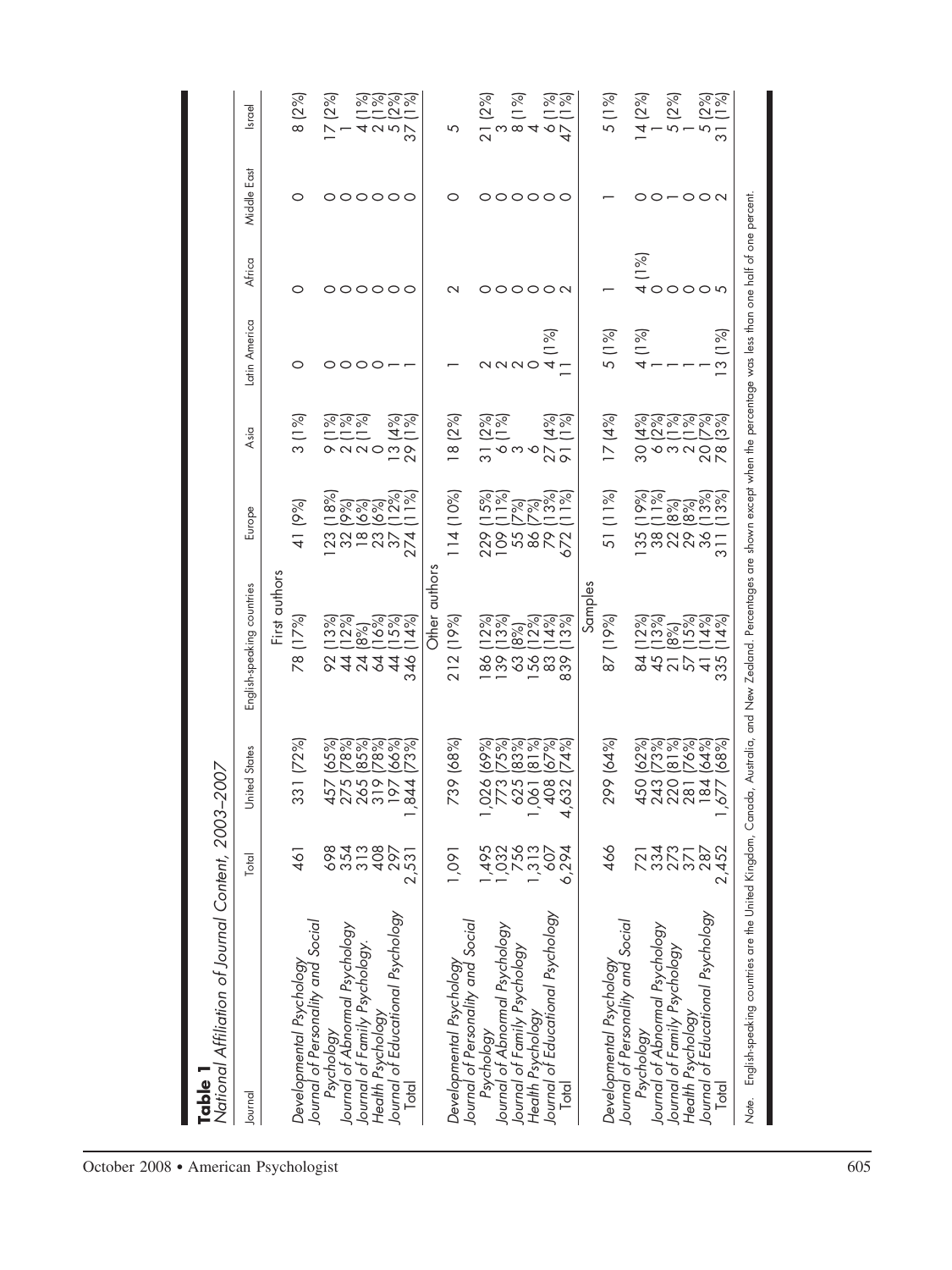**Figure 1** *Proportion of American First Authors in Six APA Journals, 1988 –2007*



*Note.* DP - *Developmental Psychology;* JPSP - *Journal of Personality and Social Psychology;* JAP - *Journal of Abnormal Psychology;* JFP - *Journal of Family* Psychology; HP = Health Psychology; JEP = Journal of Educational Psychology.

### *Implications of the Journal Analysis*

In sum, the analysis shows that the United States predominates in many of the most prominent APA journals. From 2003 to 2007, 73% of first authors, 74% of other authors, and 68% of samples were American, and the results were consistent across journals. It may be that some authors

| Table 2                         |  |
|---------------------------------|--|
| Ethnicity of U.S. Samples, 2007 |  |

| Journal                                                       | Percentage of U.S.<br>samples that were<br>majority European<br>American |
|---------------------------------------------------------------|--------------------------------------------------------------------------|
| Developmental Psychology<br>Journal of Personality and Social | 82                                                                       |
| Psychology                                                    | 83                                                                       |
| Journal of Abnormal Psychology                                | 88                                                                       |
| Journal of Family Psychology                                  | 76                                                                       |
| Health Psychology                                             | 67                                                                       |
| Journal of Educational Psychology                             | 60                                                                       |
| Total                                                         |                                                                          |

*Note.* The table shows the percentages of 2007 articles in each of the six journals for which American samples were majority European American. However, in each journal the ethnicity of some American samples was unreported, as follows: *Developmental Psychology,* 24%; *Journal of Personality and Social Psychology,* 60%; *Journal of Abnormal Psychology,* 22%; *Journal of Family Psychology,* 9%; *Health Psychology,* 19%; *Journal of Educational Psychology,* 7%.

affiliated with American universities were actually from other countries, but it could also be that some persons affiliated with universities outside the United States were actually American. In any case, this limitation of the analysis does not apply to the samples. Over the past 20 years, despite the rise of cultural psychology and the rise of globalization as a topic of scholarly study and public discourse, little change has taken place in the predominance of American content in APA journals.

Other than Americans, the most substantial contributors to journal content were investigators from other Western countries, specifically the four other English-speaking countries and the countries of Europe. Furthermore, editors were exclusively American, and associate editors and editorial board members were overwhelmingly (more than 80%) based in the United States, with nearly all others based in other English-speaking countries or Europe. Overall, of the world's current population of 6.5 billion people, journal content was contributed almost exclusively by investigators representing the United States, the other English-speaking countries, and Western Europe, with a total population of about 800 million, only 12% of the world's population (PRB, 2006).

This is actually a conservative estimate of the narrowness of the content of APA journals, as many cultural groups within the United States were underrepresented in American samples. Because the United States receives many immigrants from around the world, an American psychologist could study a wide range of the world's cultural groups without ever traveling elsewhere, but few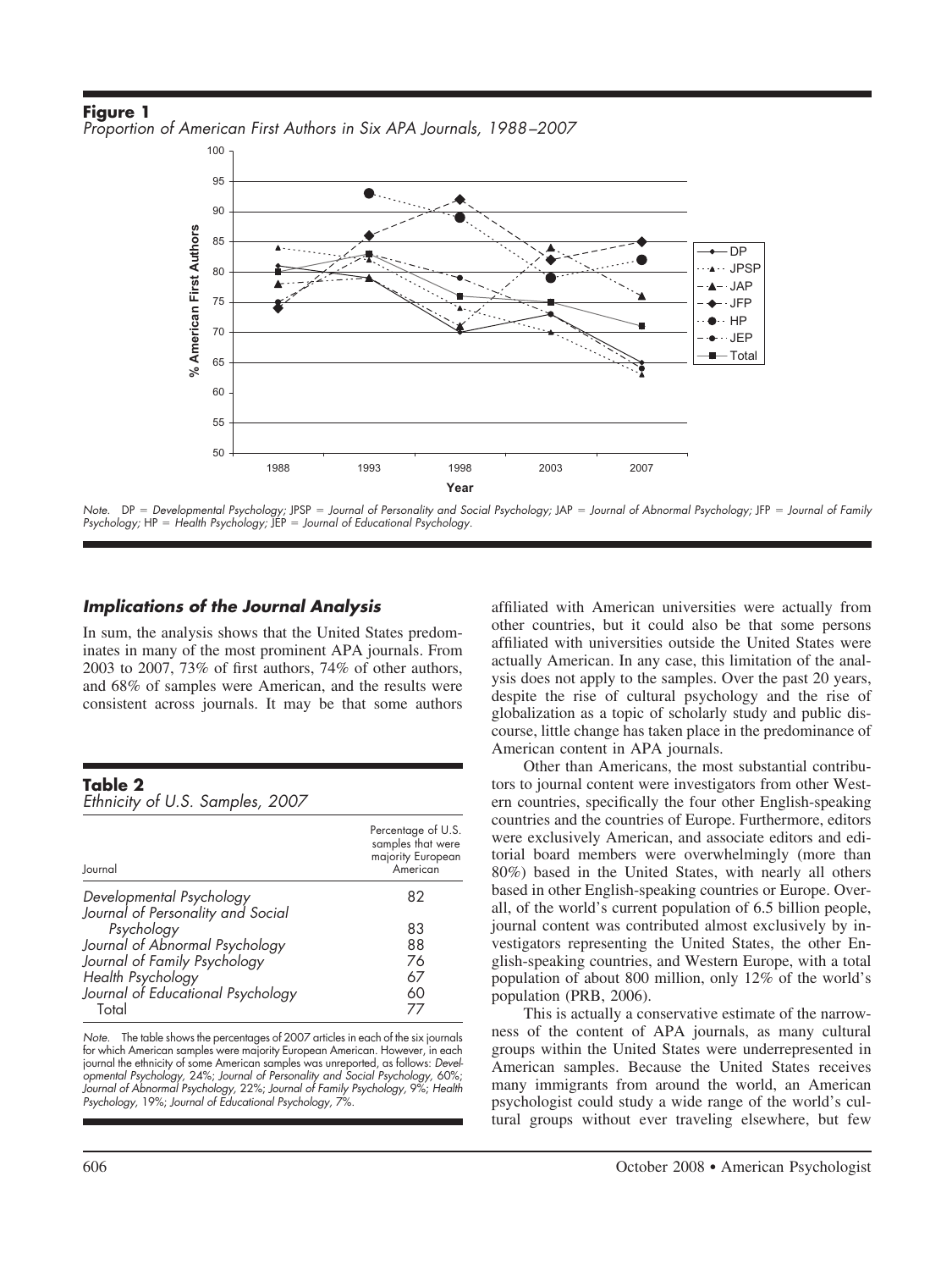### **Table 3**

*National Affiliation of Associate Editors and Editorial Board Members/Consulting Editors (2007)*

| Journal                                                       | Total | United<br><b>States</b> | English-speaking<br>countries              | Europe   | Asia   | Latin<br>America | Africa   | Middle<br>East | <b>Israel</b> |
|---------------------------------------------------------------|-------|-------------------------|--------------------------------------------|----------|--------|------------------|----------|----------------|---------------|
|                                                               |       |                         | Associate editors                          |          |        |                  |          |                |               |
| Developmental Psychology<br>Journal of Personality and Social | 11    | 8 (73%)                 | 1(9%)                                      | 1(9%)    | 1 (9%) | 0                | $\Omega$ | 0              | Ω             |
| Psychology                                                    | 19    | 12 (63%)                | 3(16%)                                     | 3(16%)   | O      |                  |          |                | 1(5%)         |
| Journal of Abnormal Psychology.                               | 9     | $9(100\%)$              | O                                          | Ő        |        | 0                | 0        | 0              | O             |
| Journal of Family Psychology                                  | 5     | 5 (100%)                | 0                                          | 0        |        | 0                |          |                |               |
| Health Psychology                                             | 8     | 8 (100%)                | $\mathbf 0$                                |          |        | $\Omega$         |          | 0              | 0             |
| Journal of Educational                                        |       |                         |                                            |          |        |                  |          |                |               |
| Psychology                                                    | 5     | 5 (100%)                | 0                                          |          | 0      | 0                | Ő        | 0              | O)            |
| Total                                                         | 57    | 47 (82%)                | 4 (7%)                                     | 4 (7%)   | 1(2%)  | $\Omega$         | $\Omega$ | $\mathbf 0$    | 1(2%)         |
|                                                               |       |                         | Editorial board members/consulting editors |          |        |                  |          |                |               |
| Developmental Psychology<br>Journal of Personality and Social | 67    | 60 (90%)                | 5(7%)                                      | 1(1%)    | 0      | 1 (1%)           | $\Omega$ | 0              | Ω             |
| Psychology                                                    | 221   | 166 (75%)               | 32 (14%)                                   | 22 (10%) | 0      |                  |          |                |               |
| Journal of Abnormal Psychology                                | 73    | 63 (86%)                | 10(14%)                                    | O        | 0      | 0                | 0        |                |               |
| Journal of Family Psychology                                  | 73    | 69 (95%)                | 4(5%)                                      | 0        | 0      | 0                | 0        | 0              |               |
| Health Psychology                                             | 6     | $6(100\%)$              | O                                          | $\Omega$ | 0      | $\Omega$         | $\Omega$ | $\Omega$       | Ω             |
| Journal of Educational                                        |       |                         |                                            |          |        |                  |          |                |               |
| Psychology                                                    | 96    | 77 (80%)                | 8(8%)                                      | 7 (7%)   | 2(2%)  |                  |          |                | $2\%$         |
| Total                                                         | 536   | 441 (82%)               | 59 (11%)                                   | 30(6%)   | 2      |                  | $\Omega$ | 0              | 3 (1%)        |

*Note.* English-speaking countries are the United Kingdom, Canada, Australia, and New Zealand. Percentages are shown except when the percentage was less than one half of one percent.

American researchers study these groups (Sue, 1999). Furthermore, in all the journals, even when the authors and samples were from outside the United States, the cultural context of the sample was rarely even mentioned. Like the American authors, the authors from other countries appeared to operate on the assumption that the national and cultural origin of the study did not matter, because any human beings could be taken to represent all human beings.

### **The United States and the World: Demographic Contrasts**

But is this a valid assumption? Are human beings across the world similar enough that one need only study them in one part of the world in order to make generalizations about the entire species? In this section of the article, I provide an initial response to this question by examining demographic contrasts between the lives of people in the United States and other economically developed countries and the lives of people in the rest of the world.

A frequent contrast made by demographers is between the "developing countries" that comprise the majority of the world's population and the economically developed countries that are part of the Organization for Economic Co-Operation and Development (OECD), including the United States, Canada, Europe, Japan, South Korea, Australia, and New Zealand. The current population of OECD countries is 1.2 billion, about 18% of the total world population (United Nations Development Programme [UNDP], 2006). In the next half century, the population of OECD countries is expected to remain stable or decline slightly, whereas the population for developing countries is expected to increase by over 50% owing to higher birth rates. As Figure 2 shows, by 2050 world population is forecast to surpass 9 billion, and nearly all the increase will take place in the least economically developed parts of the world.

The contrast of the United States and other OECD countries compared with the rest of the world is stark not only with respect to population but with respect to other key areas, including income, education, and health. With respect to income, nearly half the world's population lives on less than \$2 per day, and 80% of the world's population lives on a family income of less than \$6,000 per year (Kent & Haub, 2005; UNDP, 2006). At the extremes are the OECD countries, where 9 of 10 persons are in the top 20% of the global income distribution, and sub-Saharan Africa, where half of the population is in the bottom 20%. Furthermore, the gap between rich and poor nations is growing. Although there has been substantial economic growth in OECD countries in the past two decades and many countries in Asia have experienced exceptionally high economic growth, there has been little economic growth in sub-Saharan Africa, the Middle East, or Latin America. In fact, 54 countries in these regions declined in per capita income during the 1990s (Kent & Haub, 2005).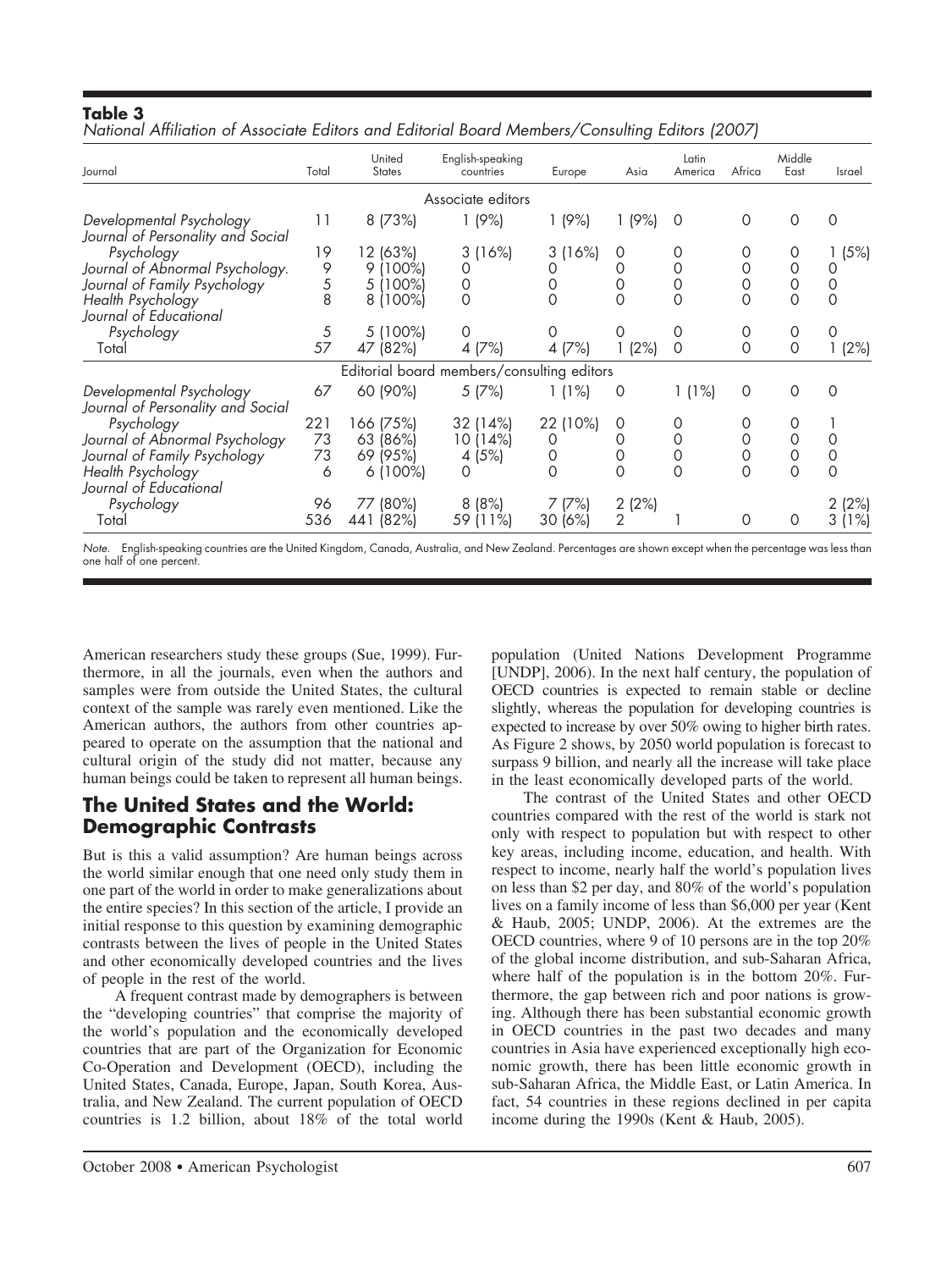

**1900 1950 2000 2050** *Note.* Reprinted from "Attaining Global Health: Challenges and Opportunities" by S. C. Ratzan, G. L. Filerman, & J. W. LeSar, 2000, *Population Bulletin* (Vol. 55, p. 7). Washington, DC: Population Reference Bureau. Copyright 2000 by Population Reference Bureau.

**0**

A similar contrast between rich and poor countries exists regarding education. In OECD countries, virtually all children obtain primary and secondary education, and 50% go on to tertiary education (college or other postsecondary training). In developing countries, 1 in 5 children does not complete primary school, and only about half enroll in secondary school (UNDP, 2006). Tertiary education is only for the wealthy elite. Furthermore, in virtually every OECD country, educational attainment among females is higher than among males, whereas in virtually every developing country the educational attainment of females is lower than that of males, and the gender gap increases from primary to secondary education and from secondary to tertiary education (UNDP, 2006). Although the gender gap in education is shrinking in all regions of the world, it remains substantial at the secondary and tertiary levels. For example, in India, with a population of over 1 billion people, only 39% of girls enroll in secondary education, compared with 59% of boys (PRB, 2000).

Physical health is another key area in which there are sharp contrasts worldwide. Life expectancy in developing countries rose from 41 years in 1950 –1955 to 63 years in 2000 –2005 but remains well below the life expectancy of 76 years in economically developed countries (PRB, 2004). According to United Nations figures, 17% of children in developing countries are malnourished, compared with less than 1% in OECD countries (UNDP, 2006). In turn, the World Health Organization estimates that malnutrition is the underlying cause in more than half of deaths among children under age 5 (Kent & Yin, 2006). Malnutrition makes children more vulnerable to infectious diseases that are responsible for the majority of child deaths in developing countries. Many infectious diseases that have been virtually eliminated in wealthy countries, such as malaria, tuberculosis, and pneumonia, still kill millions of children every year in developing countries (Kent & Yin, 2006). Among adults, HIV/AIDS is rampant in southern Africa, where HIV prevalence rates among adults exceed 20% in some countries (PRB, 2004, 2006).

### *Implications of the Demographic Contrasts*

What are the implications of these demographic differences for psychology? Most important, they raise the question of whether American psychology can truly be considered a human science if it focuses primarily on an unusual 5% of the human population, with occasional inclusion of an additional 7%. Such narrowness in research psychology cannot be justified by the requirements of science. On the contrary, no other science proceeds with such a narrow range of study. It is difficult to imagine that biologists, for example, would study a highly unusual 5% of the world's crocodile population and assume the features of that 5% to be universal. It is even more difficult to imagine that such biologists would be aware that the other 95% of the world's crocodile population was vastly different from the 5% under study, and highly diverse in habitat, eating habits, mating practices, and everyday behavior, yet show little or no interest in studying that 95% and continue to study the 5% exhaustively while making universal claims. An outside observer would regard such a science as incomplete, to say the least, and would wonder why there was such intense focus on that unusual 5% while the other 95% was neglected. Yet in studying human beings, whose environmental, economic, and cultural differences make them more diverse than any other animal species, this is what American psychologists do.

Nor can it be argued plausibly that issues of income, education, and physical health are the business of other fields, not psychology. Psychology's domain includes cognition, behavior, mental health, social relations, and individual development. All of these are likely to be affected by income, education, and health. For example, low incomes affect behavior, as much of daily activity is oriented toward survival, and mental health services are unlikely to be available to those who need them (Sen, 1999). Education affects cognition, and education has been found to have a wide range of influences on individual development, such as women's decisions about when to marry and how many children to have (Kent & Haub, 2005). Poor physical health raises the risk of mental health problems such as depression and influences social relations because a person in poor physical health may be dependent on the care of others (Lopez & Guarnaccia, 2000; UNDP, 2006).

Furthermore, the demographic differences between OECD countries and developing countries reflect important cultural differences that have psychological implications. Partly because of the strenuous demands of daily life, cultures in developing countries tend to value interdependence over independence (Kitayama, Duffy, & Uchida, 2006; Schlegel & Barry, 1991). Families in developing countries not only tend to be larger, they also tend to be part of a cultural milieu emphasizing family obligations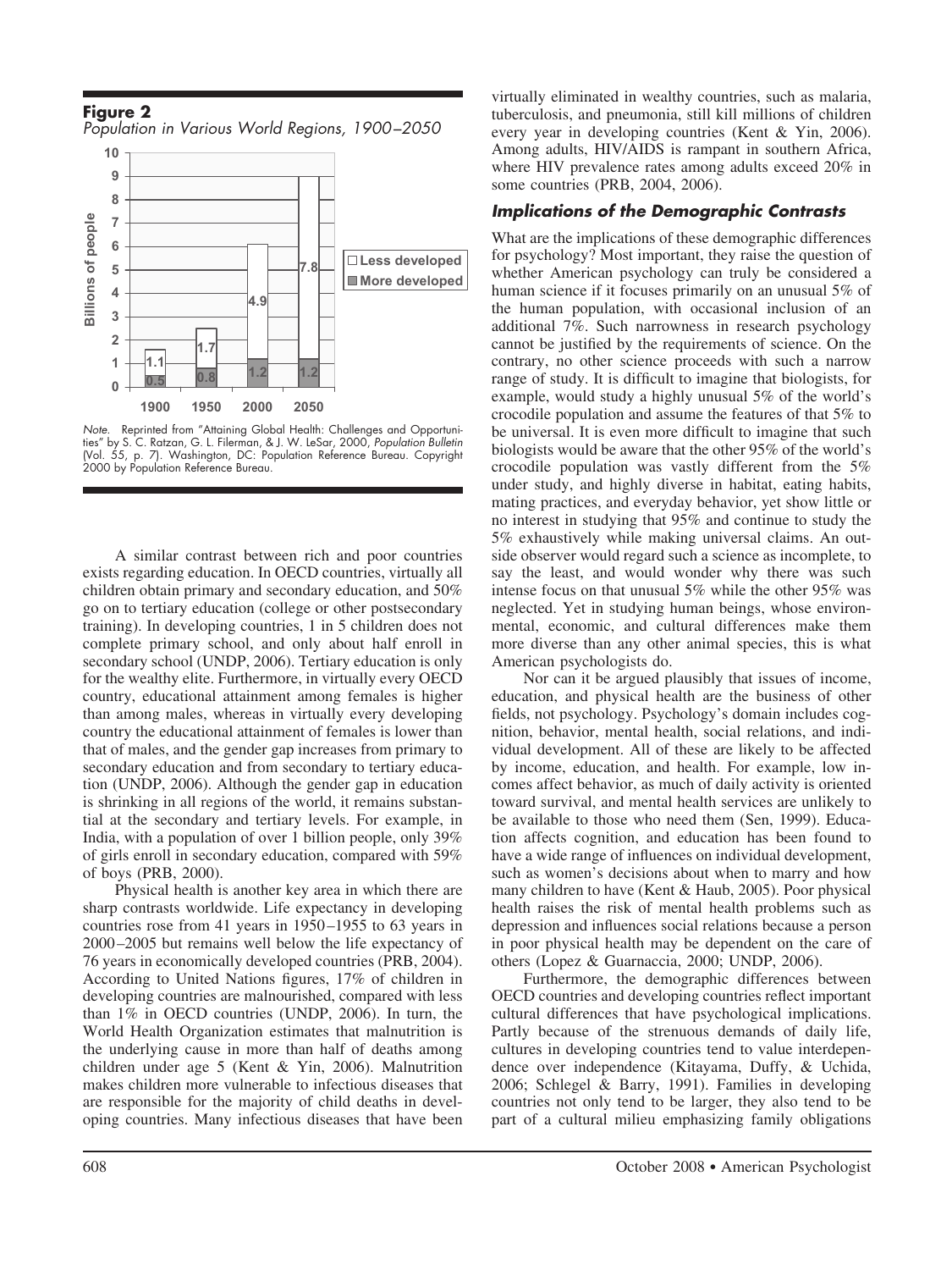and mutual support (Kagitçibasi, 2007; Nsamenang, 1995; Shweder et al., 2006). Gender roles in cultures in developing countries tend to be more strictly delineated than those in OECD countries, and after early childhood, males and females often live in largely separate spheres (Gilmore, 1990; Kent & Haub, 2005). These and other findings of the range and importance of cultural variations in human populations have been reported for years, often by American psychologists (e.g., Greenfield et al., 2006; Heine & Norenzayan, 2006; Kitayama & Cohen, 2006; Miller, 2006; Rogoff, 2003). Yet, as the above journal analysis shows, this current still has a limited presence in the mainstream of the dominant APA journals.

The diversity of the human population with respect to income, education, and physical health, and the corresponding range of cultural variations, presents the challenge of representing this population adequately in the science of psychology. It would seem difficult to argue that American psychological findings, based mainly on an unusual 5% of the world's population, can be generalized to the rest of the world. As cultural psychologists have pointed out, the available evidence, in fact, indicates quite the contrary (Jensen, in press; Shweder et al., 2006; Valsiner, 2007). There may be principles of psychology that apply to many, most, or all human beings, irrespective of their national or cultural contexts and irrespective of income, education, or physical health. However, it is often assumed in American psychology that this question of generality has been answered, whereas in reality it remains open and largely unaddressed.

# **Why the Neglect?**

The journal analysis presented in this article indicates that research in major APA journals is concentrated on a narrow range of the world's human population, principally Americans. It is narrow in developmental psychology, even though developmental psychology has made much in recent years about the importance of "context" (Lerner, 2004) and even though the contexts of development differ greatly depending on where a child happens to have been born (Shweder et al., 2006). It is narrow in clinical psychology, even though studies have demonstrated variations in rates of mental illnesses in different cultures (Stout, 2004) and variations in cultural interpretations and responses to mental illness (Lopez & Guarnaccia, 2000). It is narrowest of all in social psychology, with its focus not just on Americans but on Americans who are undergraduates in introductory psychology courses at research universities (Rozin, 2001, 2006). It is narrow even in family psychology, despite immense differences worldwide in family composition, roles, and values (Shweder et al., 2006), and in health psychology, despite immense differences worldwide in rates and types of health risks (Kent & Haub, 2005). It is narrow, too, in educational psychology, even though the length and content of education vary greatly by country and culture (UNDP, 2006).

Why is American psychological research so narrow? As noted above, it cannot be justified by appealing to the requirements of science. Instead, American psychology's narrowness may be driven principally by two influences: the abundance of research resources in wealthier countries and— especially—psychology's dominant philosophy of science.

### *The Rich Get Researched: Imbalances in Resources for Psychological Research*

As this article has made clear, dramatic differences exist worldwide in economic resources, OECD countries being much wealthier than the rest of the world. Consequently, it should not be surprising if wealthier countries have more economic resources to support scientific research, including research in psychology. The United States, the country with by far the largest yearly gross domestic product (GDP) in the world (UNDP, 2006), produces the most psychological research because a portion of its abundant resources go to universities, government agencies, and foundations that support such research.

Ample research funding may be part of the explanation, but there are limitations to it. First, it does not explain why there is so little representation in APA journals from European countries, which have a combined population and GDP larger than that of the United States, or the virtual absence of representation from countries such as Japan or South Korea, wealthy countries that are members of the OECD. There is, in fact, an immense amount of psychological research taking place in countries around the world (e.g, Arnett, 2007; Gergen, Gulerce, Lock, & Misra, 1996; Stevens & Wedding, 2004), and most of it is published in English, but it rarely penetrates the APA journal system and is largely ignored by American psychologists. As Denmark (1998) observed, "The vast majority of [American] psychologists and their students have extremely limited knowledge concerning the work of their international counterparts. In contrast to other disciplines, psychology is a rather provincial discipline dominated by the United States" (p. 465).

Although a great deal of psychological research is taking place worldwide that is ignored by American psychologists, it seems likely that more psychological research is produced in the United States than in any other country given the United States' extensive and well-funded university system and the funding available through federal agencies such as the National Institutes of Health (NIH) and the National Science Foundation (NSF). However, even if this is true, it would not explain why American psychological researchers seeking explanations of *human* functioning would study only Americans given that Americans live so differently than the majority of the human population. The primary explanation for the narrowness of American psychological research lies elsewhere, in psychology's dominant philosophy of science.

### *Psychology's Search for Human Universals*

From its beginnings, psychology has modeled itself mainly after the natural sciences (Cahan & White, 1992; Rozin, 2001, 2006). Nineteenth-century psychological researchers in the United States and Europe mostly believed that the study of human beings could be pursued using the same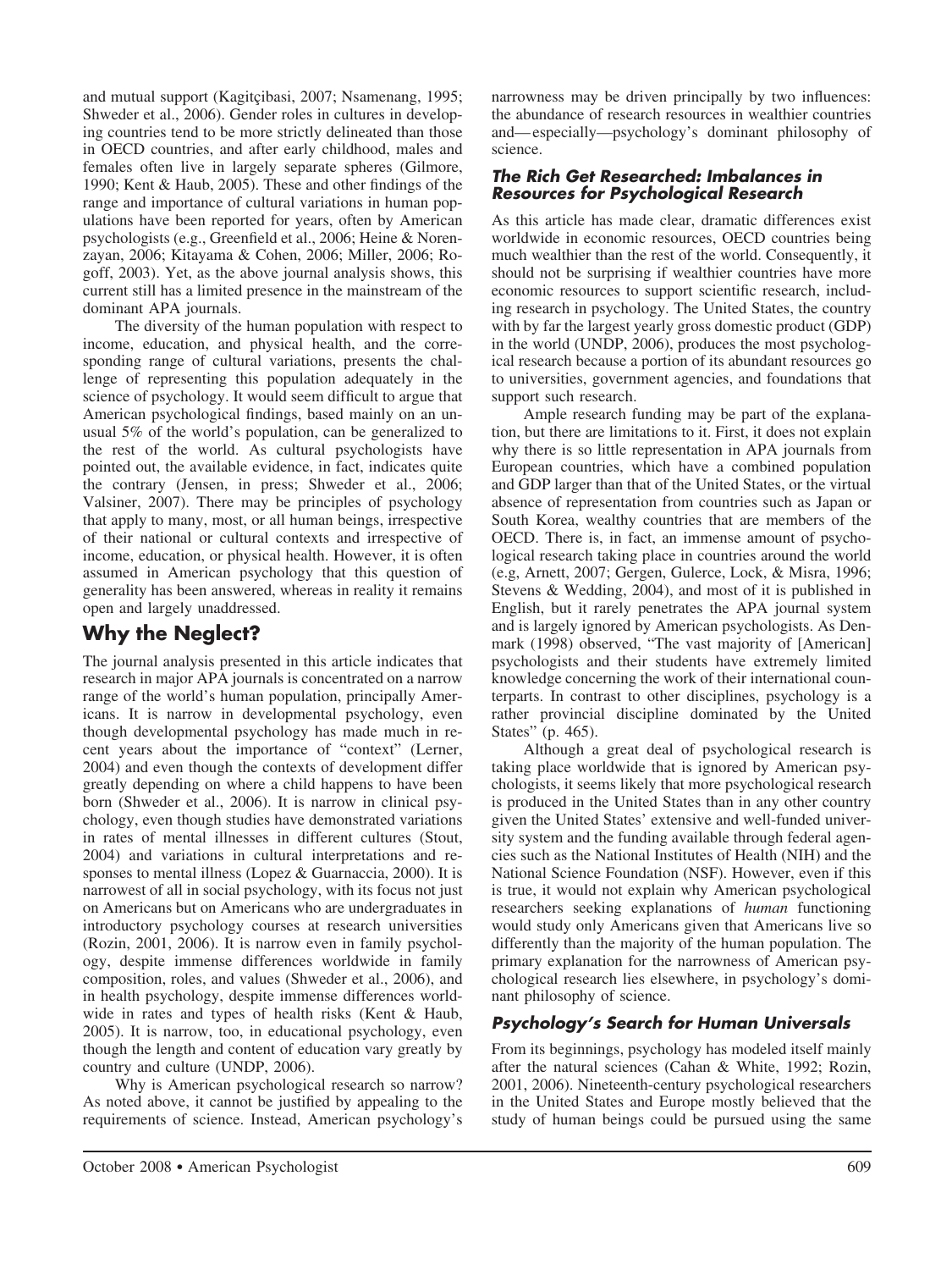scientific methods that had achieved such marvelous results in fields such as biology, chemistry, and physiology. The primary method was experimental, and the goal was to control the experiment so that the distracting variables of real life could be stripped away in order to reveal the essence of the phenomenon. In the experimental setting, studying phenomena such as sensory perception and reaction times, it did not matter who the research participants were or how they lived outside of the laboratory. The goal was to identify human universals, the fundamental processes and principles that comprise human psychological functioning.

In the course of the 20th century, as psychological research became more extensive, the methods used in American psychology became more diverse. The questionnaire, once held in contempt as a method of dubious scientific merit, became respectable; in fact, it became one of the most common methods used in psychological research. Observations also became acceptable as a method, as long as they were recorded and coded in a systematic way. However, the essential philosophy of science underlying psychology remained—and remains today—with its emphasis on identifying fundamental processes and principles and its relative neglect of the cultural context of the people being studied (Norenzayan & Heine, 2005).

From the beginning, there was also a "second psychology" that offered an alternative to the experimental approach (Cahan & White, 1992). This second psychology advocates research attention to the psychological consequences of diverse cultures, contexts, and circumstances, using a wide range of approaches rather than strictly experimental methods. It has had numerous prominent proponents in the history of psychology, including Wilhelm Wundt, John Dewey, and Lev Vygotsky.

More recently, the role of "second psychology" has been filled by cultural psychology, which highlights the cultural basis of human psychological characteristics (Shweder et al., 2006). Cultural psychology has emerged as a widely known and important field of study within psychology in the past 10 years. Nevertheless, as the journal analysis presented in this article has shown, mainstream APA journals continue to reflect very little of the immense cultural variation that exists worldwide. The emphasis of the dominant philosophy of science in American psychology remains on investigating fundamental processes and principles, resting on the assumption—rarely stated, and rarely actually tested—that people anywhere can be taken to represent people everywhere and that the cultural context of their lives can be safely ignored.

In fact, in recent years the zeitgeist of research psychology has moved even more strongly in this direction with the growth of cognitive psychology, neuroscience, and behavior genetics, all of which search primarily for universal processes and principles rather than emphasizing cultural context and variation. In a demonstration of this trend, Robins et al. (1999) examined changes in the subject matter of four top APA journals (*American Psychologist, Psychological Bulletin, Psychological Review,* and *Annual Review of Psychology)* and found that from the late 1960s to the

late 1990s, behaviorism fell while cognitive psychology rose dramatically to a position of dominance. The number of researchers studying neuroscience also increased sharply.

# **The Need for a Broader Psychology**

Clearly, there are many who are content with American psychology's dominant philosophy of science and see more reason to celebrate it than to question it. Still, the questions persist: Is a focus on 5% of the world's population sufficient for portraying the psychological functioning of the human species? Even if we conclude that major APA journals encompass 12% of the world's population rather than 5%, because some journal content involves authors and samples from other English-speaking countries and some countries in Western Europe, is this enough for a psychological science of all humanity? On the contrary, I contend that, as the demographic analysis in this article has shown, the lives of the majority of the people in the world are simply too different from the lives of people in the United States and similar countries to be encompassed by a psychology that focuses overwhelmingly on the latter. Furthermore, I contend that this narrow focus in American psychological research fails to illuminate sufficiently the psychology of *even the Americans who are mainly studied.* I will explain what I mean by providing examples in each of the areas of psychology for which a journal was included in the analysis: developmental, social, clinical, family, health, and educational psychology.

Within developmental psychology, peer relations are a common topic of study. Findings from various studies show that peer relations rise in importance from childhood to adolescence (du Bois-Reymond & Ravesloot, 1996; Richards, Crowe, Larson, & Swarr, 2002). Adolescents are said to be especially responsive to the opinions, models, and social pressures of their peers. However, the studies reporting these findings are based entirely on samples in the United States and other Western countries, where peer relations in childhood and adolescence are structured by age-graded schools. Yet compulsory age-graded educational institutions are a recent historical development, only about 100 years old. Furthermore, as noted earlier, in a substantial proportion of the world today, half or more of children have left school by adolescence and spend their days mainly with adults or in mixed-age groups (Schlegel, 2003). This difference in daily contexts would be likely to diminish the importance and influence of peers in adolescence. In East Asian countries, peer influences in adolescence are often minimized for a different reason, intense educational pressures (Lee & Larson, 2000). In order to have a full understanding of peer relations in adolescence, it would seem important to study this topic in its many variations in cultures around the world. Even for peer researchers studying mainly Americans it would be informative to know that heightened peer influence in adolescence is not universal but is dependent on conditions of an American peer environment that is unusual historically and internationally.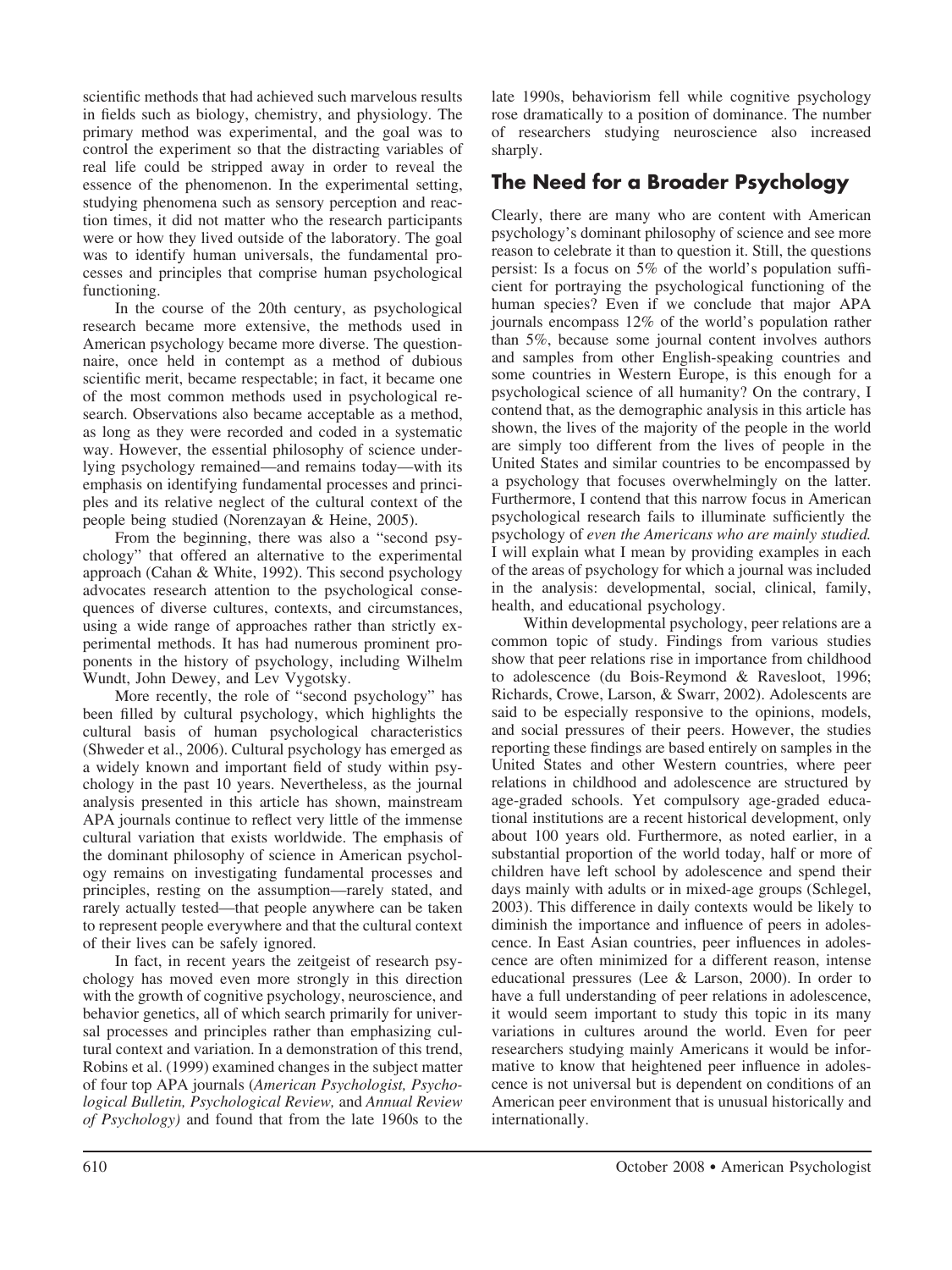In social psychology, one area of interest has been gender roles and gender stereotypes. Research in social psychology has shown that people conform their own behavior and attitudes to perceived gender roles and interpret the behavior of others on the basis of gender stereotypes (Swim & Sanna, 1996; Twenge, 2001). However, as with most research in social psychology, this conclusion is based largely on studies of American undergraduates taking introductory psychology courses at research universities. Even if it could be generously allowed that such samples can be taken to represent American society, it would be impossible to stretch this assumption to all humanity, because there are dramatic differences worldwide in gender roles. In the United States and other Western countries, gender roles have changed dramatically in recent decades, becoming less strict as girls and women have moved into areas that were previously the province of males almost exclusively, such as sports, higher education, and politics. In contrast, gender roles remain much stronger in developing countries, where girls have less access to secondary and tertiary education than boys do and women have a restricted range of occupational opportunities and lower political participation than men do (UNDP, 2006). Thus, research in social psychology on gender roles has examined this topic with respect to samples that represent only a small and unusual population and could be enriched by examining the enormous range of variance that exists internationally.

In clinical psychology, marital relations are a common topic of research. This research often focuses on marital distress and how to ameliorate it. The samples of these studies published in major APA journals are primarily American. Here again, however, the American model of marriage is highly unusual historically and internationally. In most places in most times, marriage has been regarded as a practical arrangement for structuring adult life, and the marriage brought together not just two individuals but two families of which the individuals were part (Hatfield & Rapson, 1996). However, in the United States and the rest of the West today, the primary basis of marriage is romantic love. Consequently, the emotional and sexual intimacy demands placed on marriage are exceptionally high. In contrast, in many parts of the world, including the two most populous countries, India and China, marriage remains primarily a practical arrangement, often arranged by the parents or at least undertaken with their involvement and approval (Stevenson & Zusho, 2002). Research on the broad range of marriage forms around the world would provide a more complete portrayal of the nature of marriage. For American psychologists, greater familiarity with worldwide marriage forms would provide deeper awareness of the exceptional intimacy demands of modern American marriages and the sorts of challenges and problems these demands entail.

Of all the areas assessed in the journal analysis presented earlier in this article, the narrowness of family psychology is perhaps the most surprising and perplexing. Even more than in the other journal areas, articles on family psychology are overwhelmingly by American authors on American samples. The studies focus almost exclusively on the standard American nuclear family form, consisting of a mother and (sometimes) father and one or more children. Yet the family forms experienced by most of the people of the world are much different than this one (Shweder et al., 2006). The size of the domestic unit people live in varies widely in cultures around the world and often includes 3– 4 children as well as extended family members. Sibling care of infants is widespread, especially in sub-Saharan Africa and Southeast Asia. Infants are frequently fostered out to other family or community members after weaning, especially in Micronesia and West Africa (De-Loache & Gottlieb, 2000). Grandmothers are heavily involved in child care in many parts of the world, and grandparents frequently live within the household in Asian cultures. These variations make for wide variations in the socialization environments children experience and in the nature of relations between family members. A full understanding of family psychology can be promoted through broader research on diverse family forms around the world. American psychologists will have a deeper understanding of American family life if they can see American family relations as only one variation within a broad range.

In health psychology, HIV/AIDS has been intensively researched in the past decade, including topics such as the psychological factors related to adherence to medications, perceptions of HIV risk, and the effectiveness of coping interventions for persons who are HIV-positive. However, virtually all of the research published on HIV in health psychology involves American samples. This is striking, given that 98% of the world's AIDS deaths take place in southern Africa (PRB, 2004). Furthermore, patterns of HIV infection are much different in the United States, where persons with HIV are predominantly gay men, than in southern Africa, where persons with HIV are predominantly heterosexual women (Lamptey, Johnson, & Khan, 2006). The HIV pandemic is an enormous crisis in southern Africa, with millions of persons dying yearly from the disease and leaving millions of AIDS orphans, and it may be that psychological research could provide insights toward the amelioration of the crisis. Even for American psychologists interested primarily in HIV/AIDS as it takes place in the United States, understanding the variations in HIV infection patterns worldwide may provide insights into the specifically American forms of those patterns.

Finally, in educational psychology, research has focused on such topics as the relation of different teaching approaches to academic performance. Virtually all of the American research on this topic has focused exclusively on American schools, yet the structure and content of schools vary vastly worldwide. For example, Asian schools place a strong emphasis on rote learning (Stevenson & Zusho, 2002), and European schools have not just one comprehensive high school but different types of secondary schools leading to different occupational paths (Alsaker & Flammer, 1999). By examining how children in different cultures respond to different types of structures and requirements, psychologists could enrich the understanding of how children learn. For American psychologists, investi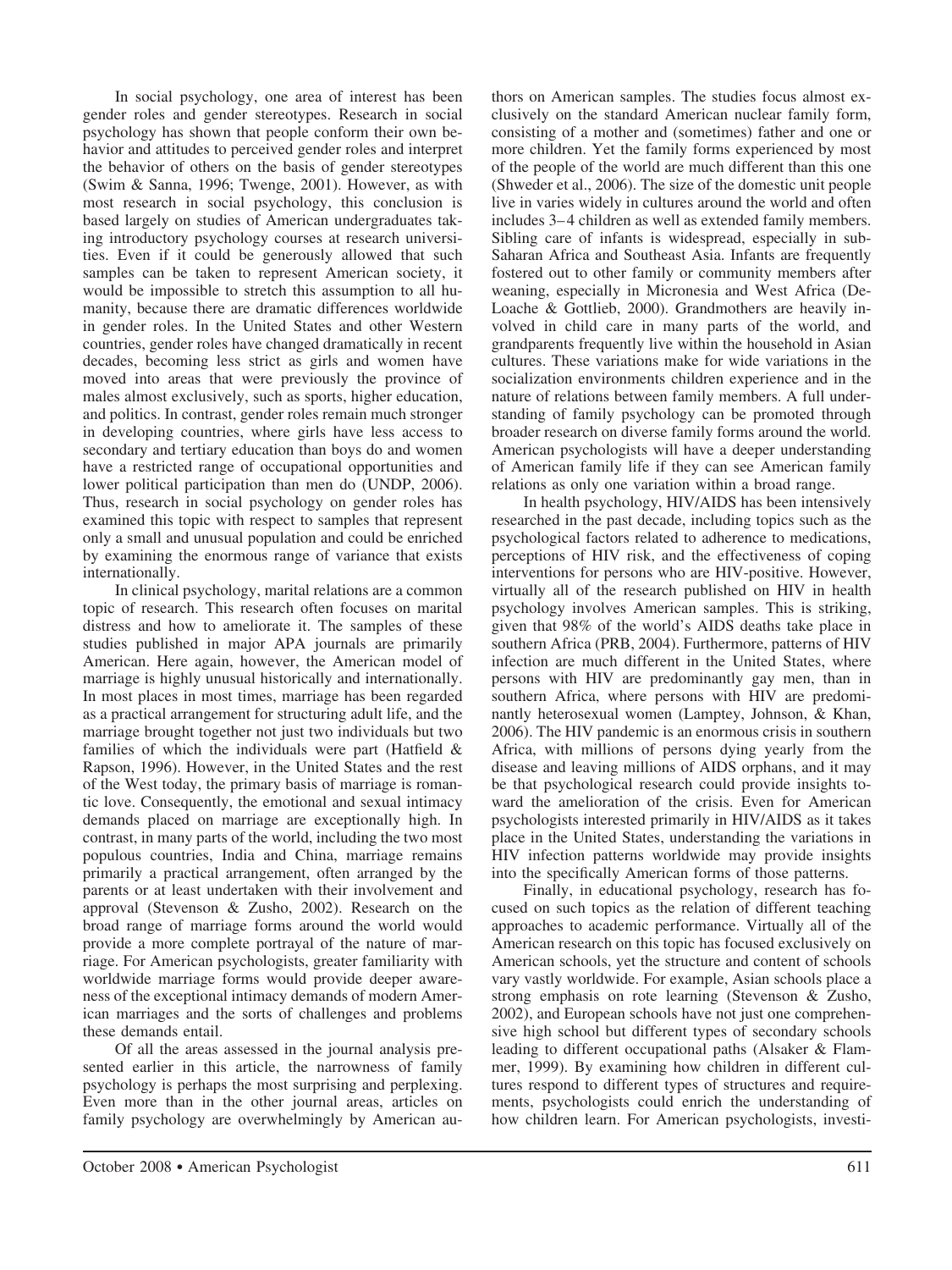gating the variations that exist in schooling worldwide would lead to a broader understanding of the American system's strengths and weaknesses and inspire ideas on how to improve it.

# **Proposals for a Broader and More Cultural Psychology**

Although the focus of this article has been on the narrowness of American psychological research and on American psychology's neglect of the vast majority of the world's population, there are indications that the overall field of psychology is growing more international (Cole, 2006). Cultural and cross-cultural psychology have grown in the past two decades to become distinct and well-known fields within psychology (Berry, Dasen, Poortinga, & Segall, 1999; Shweder et al., 2006; Valsiner, 2007). Major APA journals may be narrowly American, but APA has made organizational efforts to recognize international contributions through awards such as the International Humanitarian Award and the Award for Distinguished Contributions to the International Advancement of Psychology. APA also has an Office of International Affairs, a Committee on International Relations, and a growing International sector (Division 52) and has long been involved in the International Union of Psychological Science, which has 70 member countries and sponsors projects that foster international collaborations among psychologists. There have been recent APA task forces on international issues such as terrorism and ethnopolitical conflict (Stout, 2004).

Still, as the analysis presented in this article has shown, cultural and international concerns remain marginal to the mainstream of American psychological research. Journal representation in mainstream APA journals is dominated by American researchers, and consequently the topics researched are primarily those that pertain to people in the United States and other Western countries. Furthermore, although in some respects American psychology is becoming more international, the most rapidly growing research areas are cognitive psychology and neuroscience (Robins et al., 1999), which largely disregard cultural considerations in pursuit of universal processes and principles. At a time when globalization is intensifying and international contacts in many fields are accelerating (Arnett, 2002), the zeitgeist in psychology seems headed in the opposite direction, turning away from recognition of international diversity. At a time when there are numerous daunting international problems that psychological science could address, such as religious fundamentalism, terrorism, international ecological crises, war, the HIV pandemic, and growing poverty, the main thrust in American psychology continues to be a research focus on processes and principles that goes forward as if none of these issues existed (Cole, 2006).

Consequently, there is a need for steps that will broaden the scope of American psychological research so that it is more cultural and international. There are many important contributions that are being made by psychological research on Americans, including in cognitive psychology and neuroscience. However, there is a need to broaden American psychological research so that it encompasses not only Americans and other Westerners but people around the world. Research on fundamental processes and principles should be balanced by more research that recognizes the extraordinary diversity in the lives of the world's human population and the resulting diversity in human psychology. Toward that end, I offer the following suggestions.

1. *All APA journals should be encouraged to include associate editors and consulting editors who are non-American.* With the editors of APA journals being exclusively American, and associate editors and consulting editors overwhelmingly American, it would not be surprising if scholars from outside the United States interpreted this predominance as a sign declaring "Americans only." Opening the positions of associate editors and consulting editors to more non-Americans would be an important signal that the journals welcome international contributors. Furthermore, non-American associate editors and consulting editors would be likely to bring a perspective that would call into question the assumptions made by contributors from the United States and require more attention to cultural context. It may be helpful if some proportion of associate editors and consulting editors were from outside the West, so that they were not all drawn from English-speaking and European countries that are most demographically and culturally similar to the United States.

2. *APA journals should invite special issues edited by non-Americans and including all non-American authors, on a regular basis.* This, too, would provide a signal that the journals wish to encourage and promote international content. It would give non-Americans an opportunity for visibility and editorial leadership. Perhaps this would no longer be necessary if the journals reached a point where they were regularly including a substantial proportion of international content, but right now it is necessary to highlight and encourage international contributions. Non-American editors of special issues may also be likely to choose topics that are rarely addressed in APA journals but are important in other parts of the world.

3. *APA should revive the editorial mentor program designed to assist international psychologists in preparing their manuscripts for APA journals.* Learning to submit successful papers to APA journals requires not only scientific excellence but cultural knowledge of the expectations and customs of the APA system. APA should reestablish a program in which international scholars can obtain advice and assistance on submitting papers to APA journals from volunteer American psychologists who are well-versed in the APA system. Former editors of APA journals would be ideal candidates for this role.

4. *Undergraduate programs in psychology should require psychology students to take at least two courses in anthropology or (where available) cultural psychology. Undergraduate psychology majors should be encouraged to spend at least one semester abroad.* One reason research in American psychology is so narrow is that the training of American research psychologists is so narrow, at both the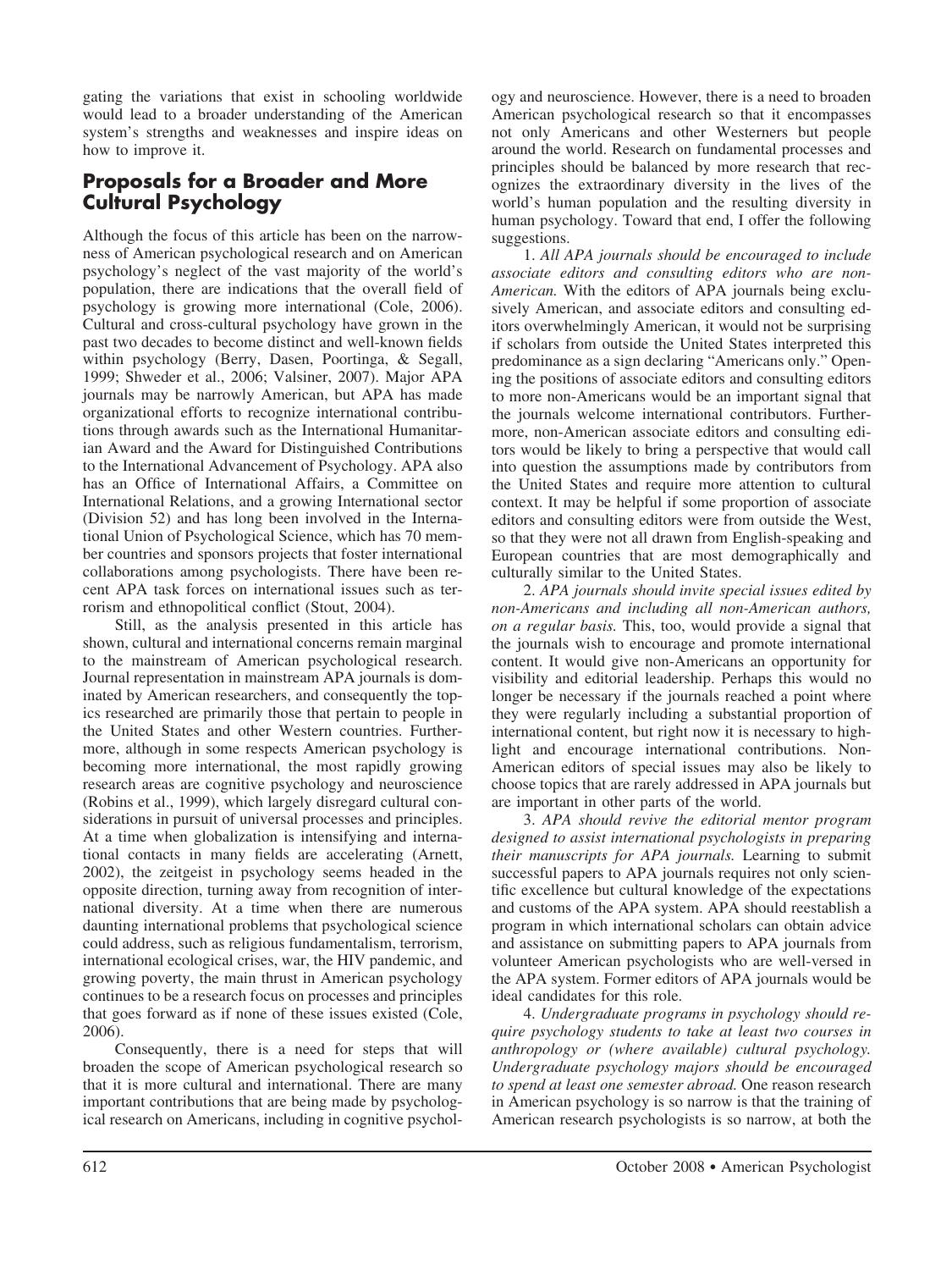undergraduate and graduate levels. Taking courses within psychology, students rarely have occasion to question the assumptions and the philosophy of science that underlie most psychological research. Graduate programs in psychology are already too long to make additional requirements feasible, but requiring two undergraduate courses in anthropology or cultural psychology would be an effective way of encouraging psychology majors—the graduate students and researchers of the future—to think critically about philosophies of science in psychology. In contrast to psychology, anthropology has a strong tradition of emphasizing that researchers must be faithful to the cultural context of the people they study. Exposure to this alternative philosophy of science would be likely to be carried back by students to their education and training in psychological methods, with fruitful results.

Spending a semester abroad may have similar effects. Although it can be useful and illuminating to read about the lives of people in different cultures, experiencing life in a different culture may be even more vivid and influential in expanding students' scope of thinking and understanding about the basis of psychological functioning. Exchanges with non-Western countries should be especially promoted, as the impact on an American student of living in a non-Western country is likely to be substantially greater than the impact of living in another Western country.

5. *Major American funding agencies such as the National Institutes of Health and the National Science Foundation should create programs funding international research as well as graduate student fellowships and faculty research sabbaticals abroad.* To a large extent, research funding drives research agendas, and in American psychology, NIH is the 800-pound gorilla of research funding. NIH funds a wide range of scientific research besides psychology, and in its funding of psychological research the underlying philosophy of science is drawn from the natural sciences. Consequently, research grants funded by NIH are overwhelmingly oriented toward the identification of psychological processes and principles assumed to be universal, with little attention paid to cultural context.

However, if the goal of NIH funding in psychology is to advance psychology as a human science, modification of its funding guidelines should be made to promote greater international research, so that psychological science would be undertaken on a broader range of the human population. This could be done by creating programs within NIH that would be explicitly devoted to funding research outside the United States. The NSF has funded a small amount of international research in recent years, but like NIH, most of its funding of psychological research is focused mainly on decontextualized American research. NIH and NSF programs could also be created to promote international psychological research by funding graduate fellowship stipends and faculty sabbaticals for research in non-American and preferably non-Western countries.

# **Conclusion**

What is American psychology, and what do American psychologists want it to be? Is it mainly an enterprise of, by, and for Americans, with an occasional contribution from another voice among the most privileged in the Western world? If this is what American psychology is, is it enough for American psychologists?

On the basis of the analysis presented here, it is difficult to avoid the conclusion that this is indeed what American psychology is. There may be many who will defend this focus. The dominant philosophy of science in American psychology from its beginnings to the present has been the pursuit of fundamental processes and principles, modeled after the natural sciences and based on the assumption that cultural context is a variable best ignored or stripped away through the application of the scientific method. Clearly, many researchers have found and continue to find value in this approach.

However, others will object that the restricted focus of American psychology makes it an incomplete science, a field that cannot truly be said to represent the human population. It does seem dubious that American psychology can claim status as a human science if its focus is on only 5% of the human population, with an occasional nod to an additional 7%. The conditions of life that people around the world experience are wonderfully (and sometimes terribly) diverse, in terms of population density and growth, income, education, and health, as well as in ways of life and in cultural frameworks for understanding human relations and human existence. This should be exciting and challenging to researchers in psychology because of the immense opportunities it opens up for learning more about the nature of human psychological functioning.

Whether we are content for American psychology to remain a mainly American field is a question that merits careful consideration. Hopefully, a greater awareness of just how American it is will enable us to decide more explicitly whether or not we wish for it to remain that way. It is worth noting that American psychology is still young, barely more than a century old. The 20th century was a time of remarkable advances in psychological research. Across a wide range of areas in psychology, fruitful theories were proposed, and research identified many processes and principles of psychology. Although most of this research took place by and on Americans, it provided an important basis of data and information on many different topics. The central challenge for American psychologists in the 21st century is to cross our borders as never before, not only geographically but intellectually, in pursuit of making psychology a fully human science.

#### **REFERENCES**

- Adair, J. G., Coelho, A. E. L., & Luna, J. R. (2002). How international is psychology? *International Journal of Psychology, 37,* 160 –170.
- Alsaker, F. D., & Flammer, A. (1999). *The adolescent experience: European and American adolescents in the 1990s.* Mahwah, NJ: Erlbaum.
- Arnett, J. J. (2002). The psychology of globalization. *American Psychologist, 57,* 774 –783.
- Arnett, J. J. (Ed.). (2007). *International encyclopedia of adolescence.* New York: Routledge.
- Bauserman, R. (1997). International representation in the psychological literature. *International Journal of Psychology, 32,* 107–112.
- Berry, J. W., Dasen, P. R., Poortinga, Y. H., & Segall, M. H. (1999).